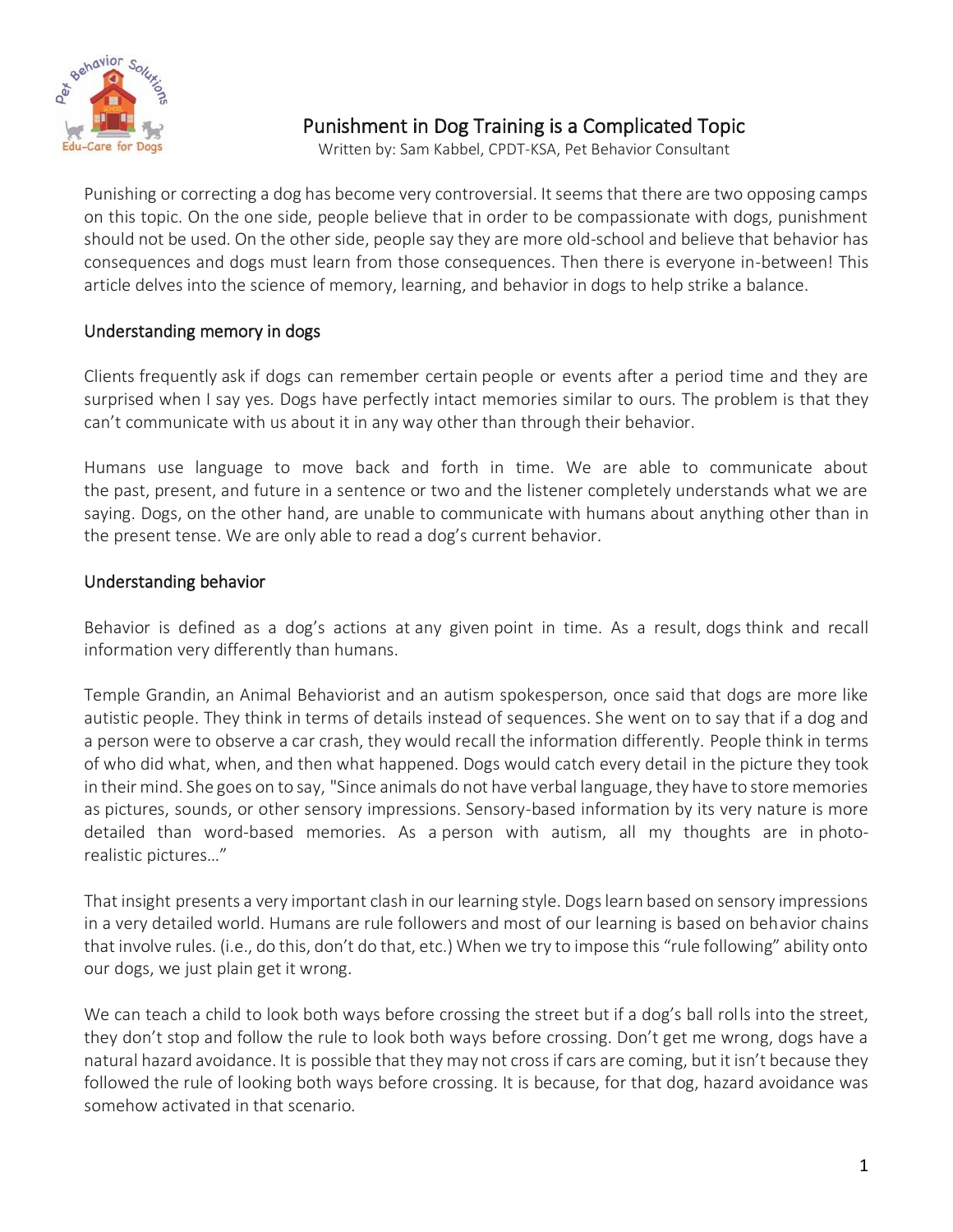## One shot learning

One shot learning occurs when a dog receives a correction or a punishment only one time. But to the dog, the intensity of the punishment caused an immediate suppression of many behaviors. Several of those behaviors were the targeted undesired behaviors so it looks like the correction was incredibly effective. One shot learning can occur with ANY punishment including but not limited to: reprimands or yelling; hitting or swatting; shock, vibrate, spray, or sound collars; leash corrections, startle noises, and so on. (i.e., anything that evokes fear or causes pain or discomfort.) In addition, this correction often makes the dog a bit calmer and a little more attentive to us. A triple bonus, right? Not exactly.

Often, we will hear a person tout their dog's intelligence because it took only one shock from a shock collar delivered for chasing the cat and he stopped immediately. Let's break that down. For there to be "one shot learning", there was only one occurrence made to create an association. We must remember how dogs learn differently than us. It is not because he learned the rule that chasing the cat is not nice and he is not allowed to do it. It is because the shock from the collar activated his hazard avoidance and created fear or caution which involves a general shut down of most behaviors that the dog is or was doing. The dog often engages in fewer behaviors, and he is cautious about the behavior choices he makes. It may even make him return to his humans for reassurance resulting from a dog's domesticated instinct to look to a human when in conflict. This gives us, the human, the impression that he understood the underlying rule involved in the lesson as we set out to teach it. In reality, this can go several different ways.

- $\triangleright$  Maybe the dog stopped due to fear and hazard avoidance thereby causing him to make more thought out choices. In the process, he figured out that not only do humans make their conflict better, but we also pile on the rewards when he STOPS doing the 'thing' we didn't want him to do. In this scenario, he decides that chasing the cat wasn't nearly as much fun as he thought in the first place.
- $\triangleright$  Another scenario could be that the dog stops chasing the cat for the next week but when the shock doesn't happen again and the fear or hazard avoidance lifts; he begins to engage in his choice of behaviors again, safely. Then he starts chasing the cat again which causes his owners to put the shock collar on again. Eventually, he learns that when the shock collar is on, hazard avoidance is activated, and it is best to do very little in order to stay safe. This has a side effect of keeping him from chasing the cat, so we are happy and take the shock collar off again. The sequence repeats itself and we conclude that he is doing this to get back at us because he knows it's wrong since he stops chasing the cat when the collar is on. This again, assumes that dogs can follow rules as a part of their learning.
- $\triangleright$  Another possibility is that the dog receives a shock for chasing after the cat and he learns that these shocks only happen when humans are around because the humans are a part of his picture. So, the dog stops chasing the cat completely when people are around with or without the shock collar. Job done, right? Not quite. When the humans are gone and the dog is in the house alone with the cat, the chase happens and something bad can happen as a result.

How do you know what association the dog has made without the dog being able to communicate that to you through language? If we are relying on body language and behavior to know if the dog has made the association we want, isn't it possible we could be wrong?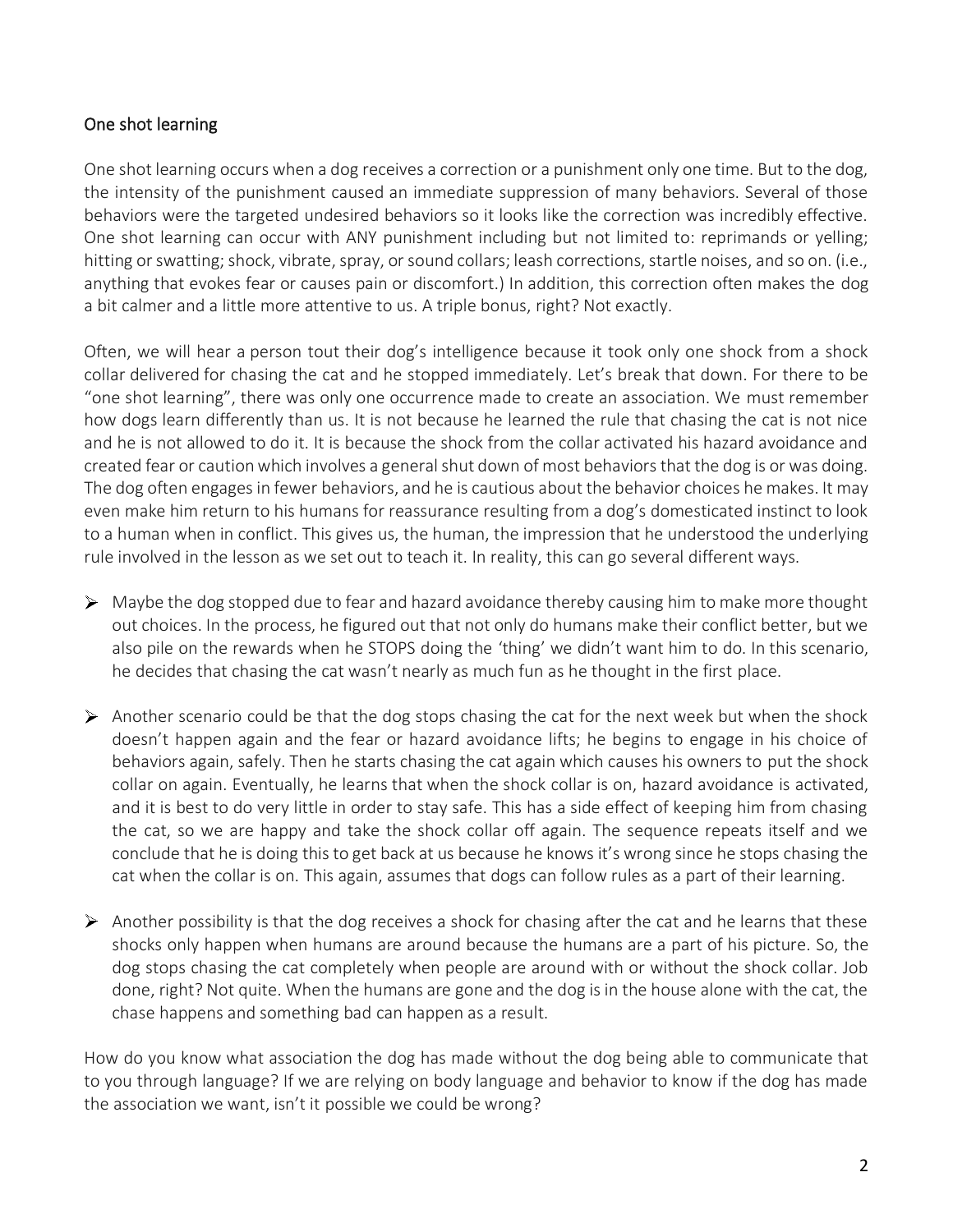Haven't you ever misread your spouse, parent, child, partner based on his/her mood and behavior? You thought it was because of a particular thing or situation but you were incorrect. It is only after you use language and communicate about it that you are able to see where the misunderstanding was. Can you see how important it is to know exactly what association your dog has made instead of making assumptions?

## Feedback game

When we live in a world without language, we are reduced to the hot/cold game we used to play when we were children. We are only able to give feedback for behavior that is currently happening. In the game, we say hot when the person is closer to what we want and cold when the person is farther from what we want. It is sometimes fun but in reality, it is a vulnerable way of seeking and applying feedback to try to figure something out. This is where our dogs are all the time. Some are better risk takers and do better seeking and applying feedback and making adjustments to their behavior. Some dogs are not, and they live in a more cautious world taking fewer risks.

#### Using and applying punishment

This article isn't intended to conclude that punishment is bad and should never be used with dogs. Punishment is a reality of life. It isn't always the humans applying punishment. Life has a way of playing the hot/cold game with our dogs with both positive and negative things. Dogs have natural hazard avoidance to keep them safe and to keep them from existing in an unsure, fearful state all the time. What I want you to understand is how complicated the world can be for your dog when we use any form of negative consequence during dog training.

The proper application for any negative consequence has to hit a sweet spot of learning. That is a moving target when dealing with dog behavior.

#### Understanding behavior modification

Behavior is essentially anything a person does. The simplest way to determine what qualifies as a behavior is to give the "dead man's test". Can a dead man do it? If he can, then it is not a behavior. Can a dead man lay still? Yes. Can a dead man not talk? Yes. Can a dead man not pay attention? Yes.

When selecting a target behavior to analyze and alter, an action that can be observed must be selected. Can a dead man get out of his seat? No. Can a dead man talk? No. Can a dead man engage in off-task behavior (e.g., talking, looking around the room, fidgeting with objects)? No.

The same principle applies to behavior modification for dogs. We need to train behaviors, not nonbehaviors. Examples of behaviors: eye contact with the owner, turning away from food on the counter, watching the cat in a relaxed manner, quietly watching the mailman deliver mail, lying down in a designated place while humans are eating, interacting gently with the other dog, etc. Examples of nonbehaviors in the same situations: not looking at the owner, not stealing food off the counter, not chasing the cat, not barking at the mailman, not begging, leaving the dog alone, etc.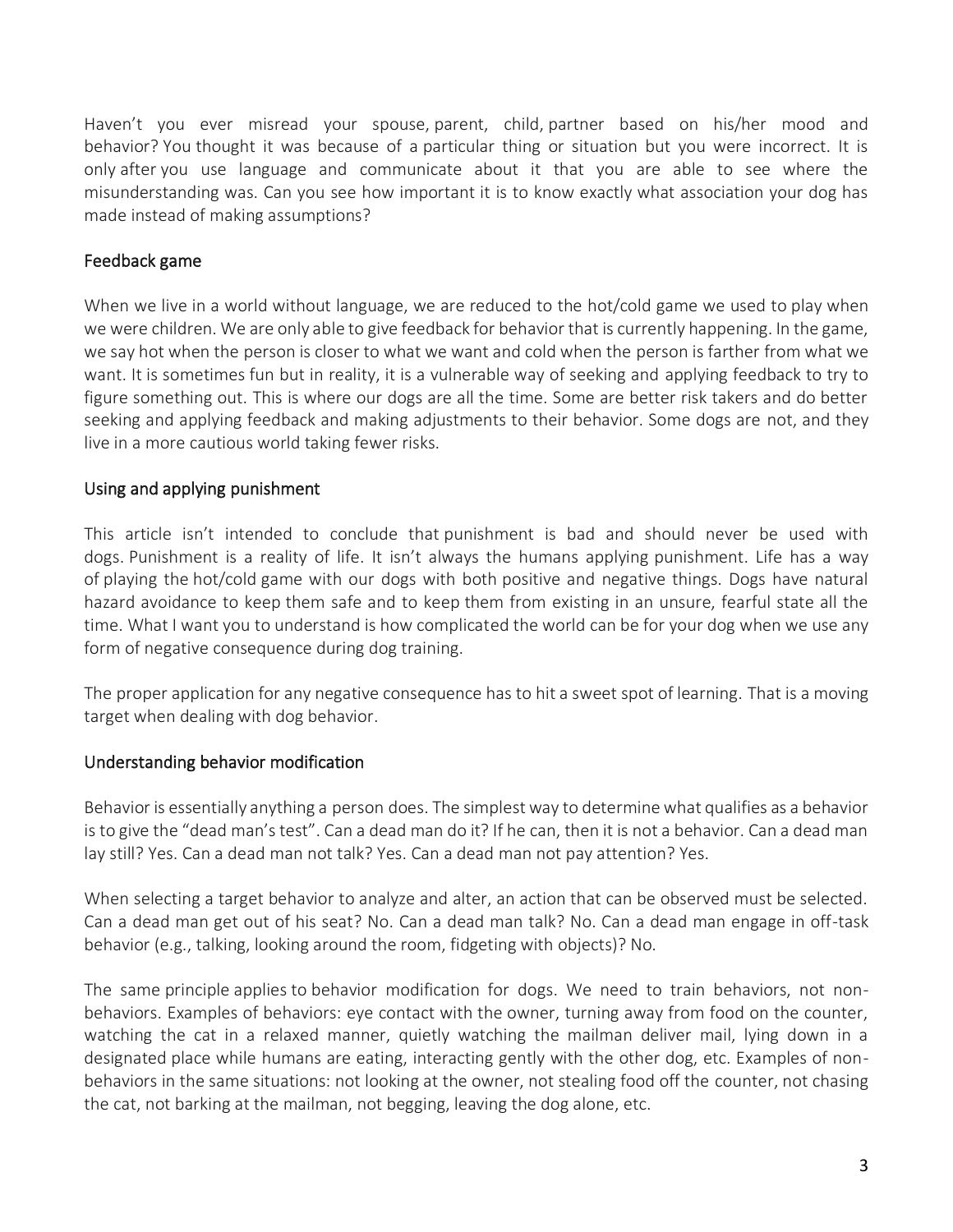When a behavior consultant analyzes behavior based on what an owner reports about their dog, we look at what the dog should do instead. Behaviors always occur in sequences or in chains of events. We call that the ABCs of behavior. There is the Antecedent, Behavior, and Consequence that we need to look at. Let's look at a common sequence where the dog steals an item and parades around with it while you chase him. The antecedent is the item within the dog's ability to steal. The behavior is the stealing and running. The consequence is that we chase the dog to get the item back. What fun!

With behavior modification, we also need to look at why the unwanted behavior is occurring in the first place. There are two basic motivations or reinforcements for behavior: extrinsic and intrinsic rewards. Extrinsic rewards are things that happen outside of the dog to keep the behavior going. Using the same example as above, a dog steals your shoe and runs around with it because you are likely to chase him. He runs and you chase. That is an extrinsic reward. Intrinsic rewards are things that happen inside the dog to keep the behavior going. With the stolen shoe, the intrinsic reward is the fun the dog has when you chase him. But there are even more intrinsic rewards in that scenario. The dog gets an adrenaline rush from being chased which triggers a dopamine response. Dopamine is a chemical messenger that plays a role in how a dog feels pleasure. The act of the entire sequence releases pleasure hormones for your dog.

So simply not chasing the dog when he steals your shoe isn't always enough to change the behavior. Remember all the intrinsic as well as extrinsic rewards in that one sequence. A behavior consultant is always analyzing the ABCs of your dog's behavior. We are also analyzing the ABCs of your behavior. We are analyzing all the intrinsic and extrinsic motivators that sustain the behavior. Then we need to zero in on the best way to approach entire situation. This means that we develop target behaviors that are not compatible with the problem behavior.

We are not just trying to stop the behavior which is what an owner is looking to do. Stopping the behavior is merely pressing a pause button on the sequence. The dog has to know what to do instead or else the original behavior will likely come back in some form. There are even some forms of negative consequences that can create alternate behaviors when properly applied. Our goal is to decrease one behavior and increase others. The dog has to find that a new behavior is more worthwhile in order to keep him from going back to the old sequence.

Remember the intrinsic and extrinsic rewards we already learned about? Just because you applied a punisher doesn't mean the rewards in the original problematic behavior vanish. We need to create rewards in something else in order to create behavioral equity. Behavior must always be in balance. If we stop something, we must do something else. Remember the dead man test or the dead dog test.

#### Shot gun learning vs. precision learning

Unfortunately, much of the training that dogs receive is in the form of "shot gun training." We create a consequence (positive or negative) in the form of feedback, and we end up casting a very wide net of what could be associated with that particular consequence. Remember, dogs think and see in tremendous detail not sequences. For a dog to understand sequences, they must be repeated until they are predictable to the dog. Through this repetition, dogs are able to make amazing associations.